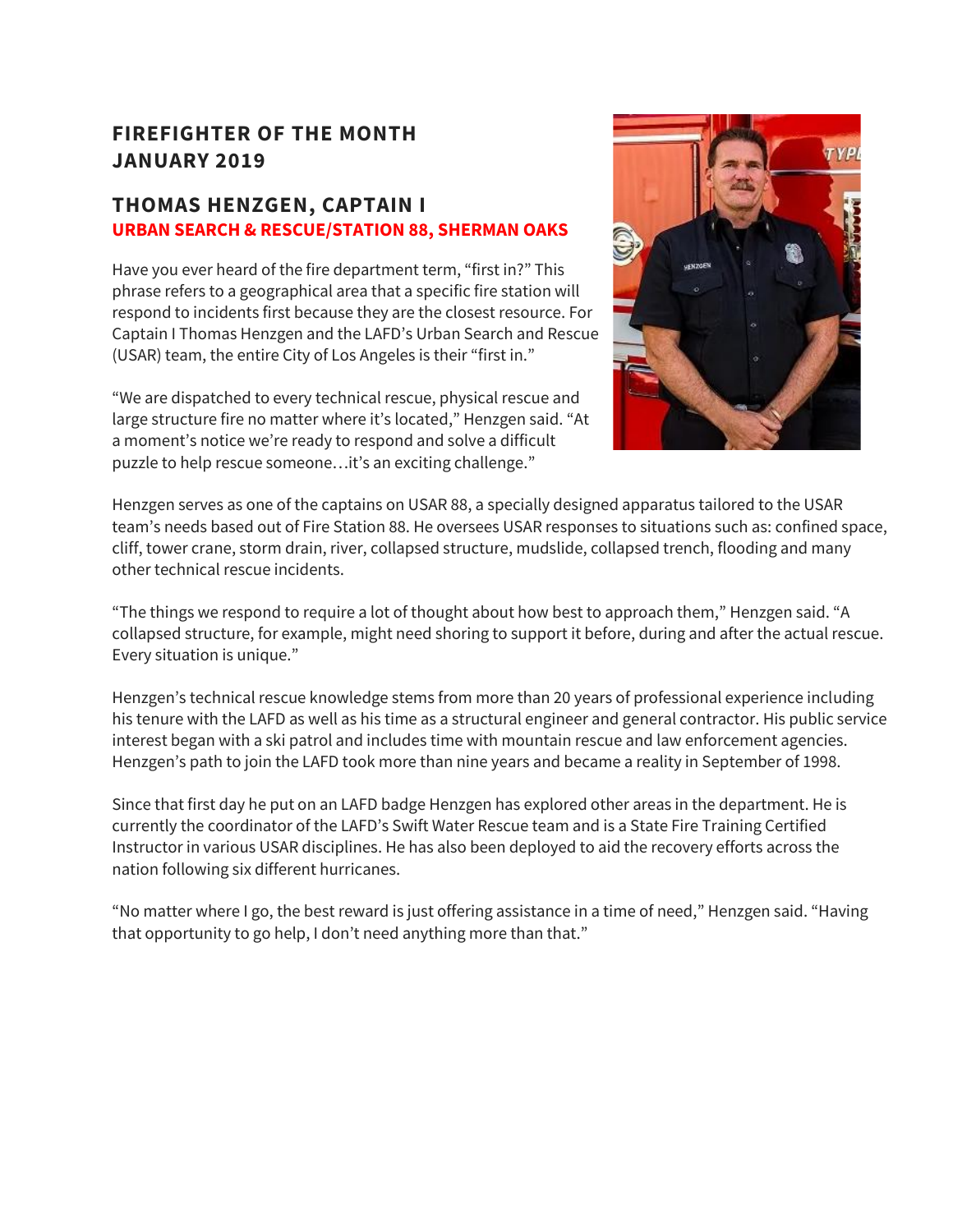

## **FIREFIGHTER OF THE MONTH FEBRUARY 2019**

### **DAVID NORDQUIST, PILOT AIR OPERATIONS**

Pilot David Nordquist has always loved aviation. He was 5-years-old when he went on his first flight at the Van Nuys Airport. Little did Nordquist know that years later he would be saving lives by flying LAFD helicopters out of the same airport.

"I was flying airplanes before and after joining the department in my spare time, but never thought I would connect the two," Nordquist said. "When I was approached about joining Air Operations, I learned this is the ultimate multi-tasking job because you're a firefighter and pilot at the same time."

Nordquist had already served as a firefighter and engineer for a combined 23 years when he joined the Air Operations unit in 2004. As a trainee, he worked as a crew chief, hoist operator, safety member and rescuer before becoming a pilot.

The Air Operations unit responds to situations like brush fires, hoist rescues and can be used as an air ambulance. Other scenarios Nordquist has personally flown include the transportation of a SWAT team to Big Bear, airlifting someone off Catalina Island and rescuing large animals. Of all these experiences, a rescue made during last year's Woolsey Fire will always stand out in his mind.

"We had just made a water drop when the call came in that some folks on Castro Peak were trapped," Nordquist said. "We were getting low on fuel but knew we were the only way those people we're getting out of there."

After Nordquist skillfully landed the helicopter on the rugged hilltop, fellow Pilot Joel Smith jumped out and led the three individuals and their two dogs to the aircraft. As Nordquist lifted the helicopter back into the air with everyone safely aboard, he was able to see that the flames had only been a single hilltop away. For their heroic actions, both Nordquist and Smith received a Certificate of Recognition in January 2019 from the LA City Council.

Nordquist has been a member of the LAFD for a total of 38 years and will be retiring this spring with more than 3,200 flight hours. He enjoys hiking, traveling, building model airplanes and spending time with his wife and children.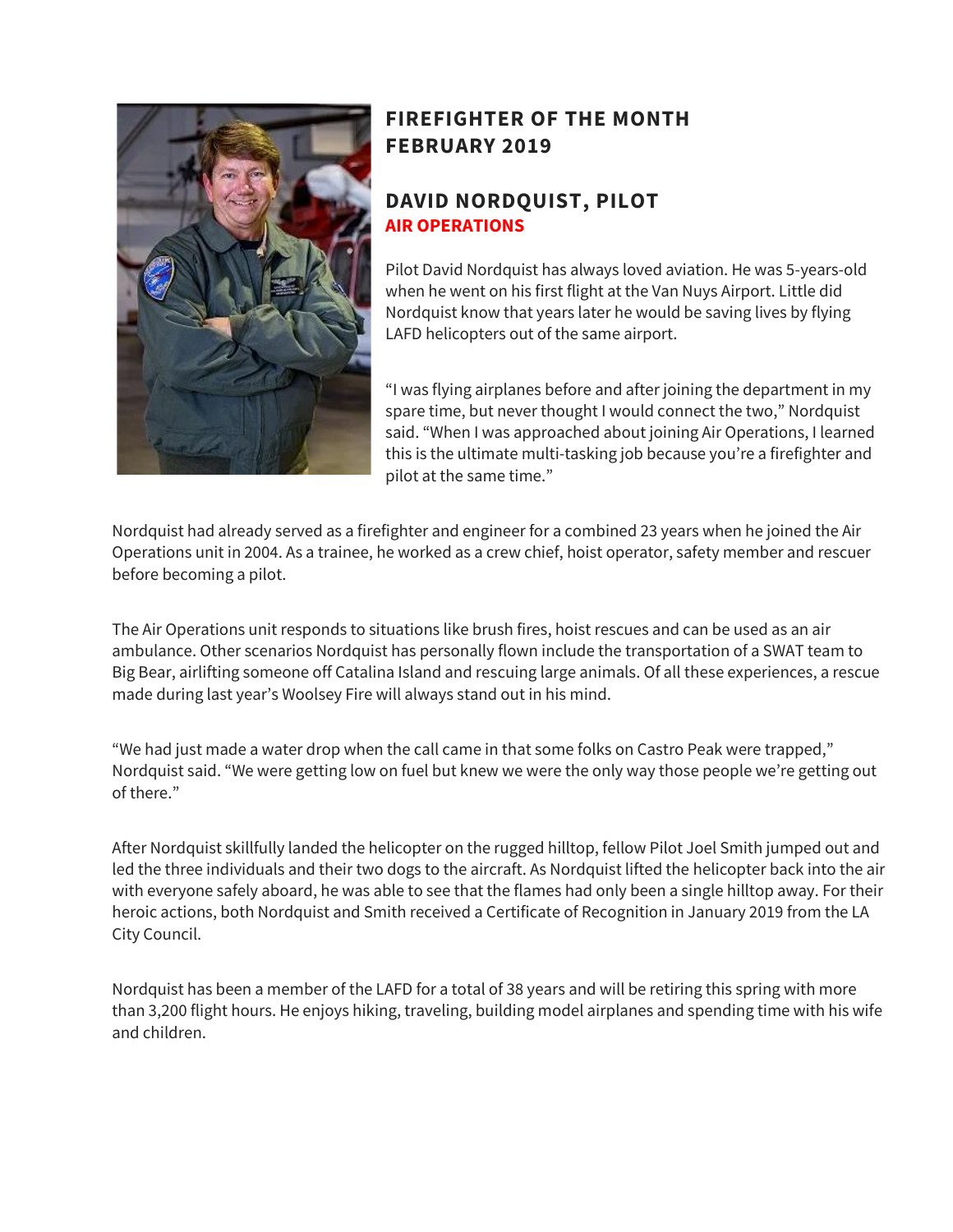## **FIREFIGHTER OF THE MONTH MARCH 2019**

#### **AMY BASTMAN, CAPTAIN I FIRE STATION 52, HOLLYWOOD**

Imagine being the voice of the largest fire department on the west coast each time you come to work. For two years Amy Bastman served in this capacity in her role as a Public Service Officer (PSO).

"I learned more about this department than I ever would have because of this position," Bastman said. "Having the chance to share all the different things we do each day reminds me that I get to work for the best, the LAFD."



Bastman is one of three PSO's based at the department's 911-call dispatch center. Some of her duties include answering public phone calls, serving as a spokesperson during incidents, crafting safety messages and managing the LAFD's ever growing social media presence.

"The PSO position is critical to telling the LAFD's story on all platforms," Bastman said. "I am able to see people's reactions to our work from across the globe in real time."

Bastman's time as a PSO occurred during one of the most challenging fire seasons in recent history. In December of 2017 she reported on the LAFD's efforts in simultaneously battling the Creek and Skirball wildfires. She gave dozens of live interviews and provided information on social media. Bastman also assisted in the creation and distribution of incident maps for both fires viewed approximately 4 million times. She would later be awarded a Notice of Commendation by the LAFD for her exceptional efforts during this time.

Besides her public relations skills, Bastman is a certified paramedic, urban search and rescue technician and hazardous materials specialist. In her 11-year career with the LAFD, she has served out of fire stations across the city and been part of responses for Hurricanes Harvey and Irma.

Outside her LAFD work, Bastman is a Juvenile Diabetes Research Foundation mentor who provides guidance for parents whose child has recently been diagnosed with the disease. She enjoys playing on the LAFD's ice hockey team, outdoor activities and spending time with her wife and three children.

The LAFD Foundation congratulates Captain Bastman on her promotion to the rank of Captain I and wishes her well at her new assignment at Fire Station 52.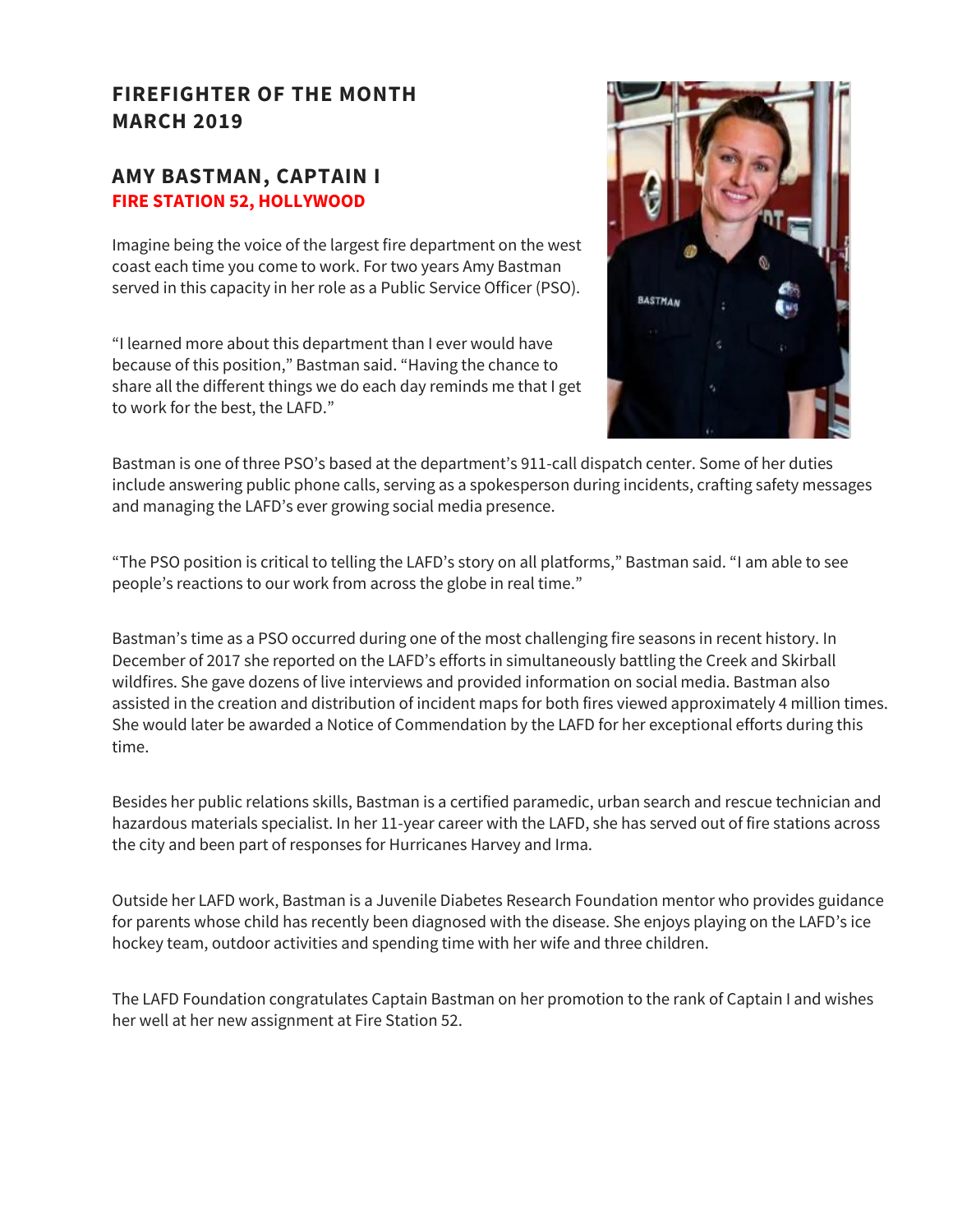

## **FIREFIGHTER OF THE MONTH APRIL 2019**

### **DEXTER MCDANIEL, FIREFIGHTER/PARAMEDIC FIRE STATION 79, HARBOR GATEWAY**

For almost 30 years Firefighter/Paramedic Dexter McDaniel has done more than help people on the job as a firefighter. He also donates his personal time to teach people how to prepare for an interview with the LAFD.

"We often talk about ourselves in a way that fits into a standard model," McDaniel said. "The first thing I tell anyone is that there is no one better to tell your story than you."

The LAFD employs a comprehensive oral interview during its hiring process. McDaniel knew candidates often fall back on habits like speaking chronologically and answering questions with limited information. To combat this he created a way to help people discover how to use their personal strengths, traits and experiences by outlining them similar to the floor plan of a house.

"You can walk into your house from any direction and still know where each room is," McDaniel said. "The same applies here. We fill your house with everything that makes you stand out so that no matter what question is asked, you can choose any room to walk into and find the answer you need."

His method quickly became popular. McDaniel's phone began receiving calls from people across California, New Mexico, Texas, Georgia and even New York. No matter the distance, McDaniel always asks for the same three things from each person he helps. A classmate t-shirt, a promise that they will work to help others and that they never forget that someone spent time to help them.

McDaniel estimates that he's spent more than 2,000 hours helping over 500 individuals since he joined the LAFD. If someone is unable to meet at his fire station or talk over the phone, he opens the door to his own home for meetings.

When not working at Fire Station 79 or helping someone prepare for an interview, McDaniel enjoys traveling, camping and glamping with his wife, Judy.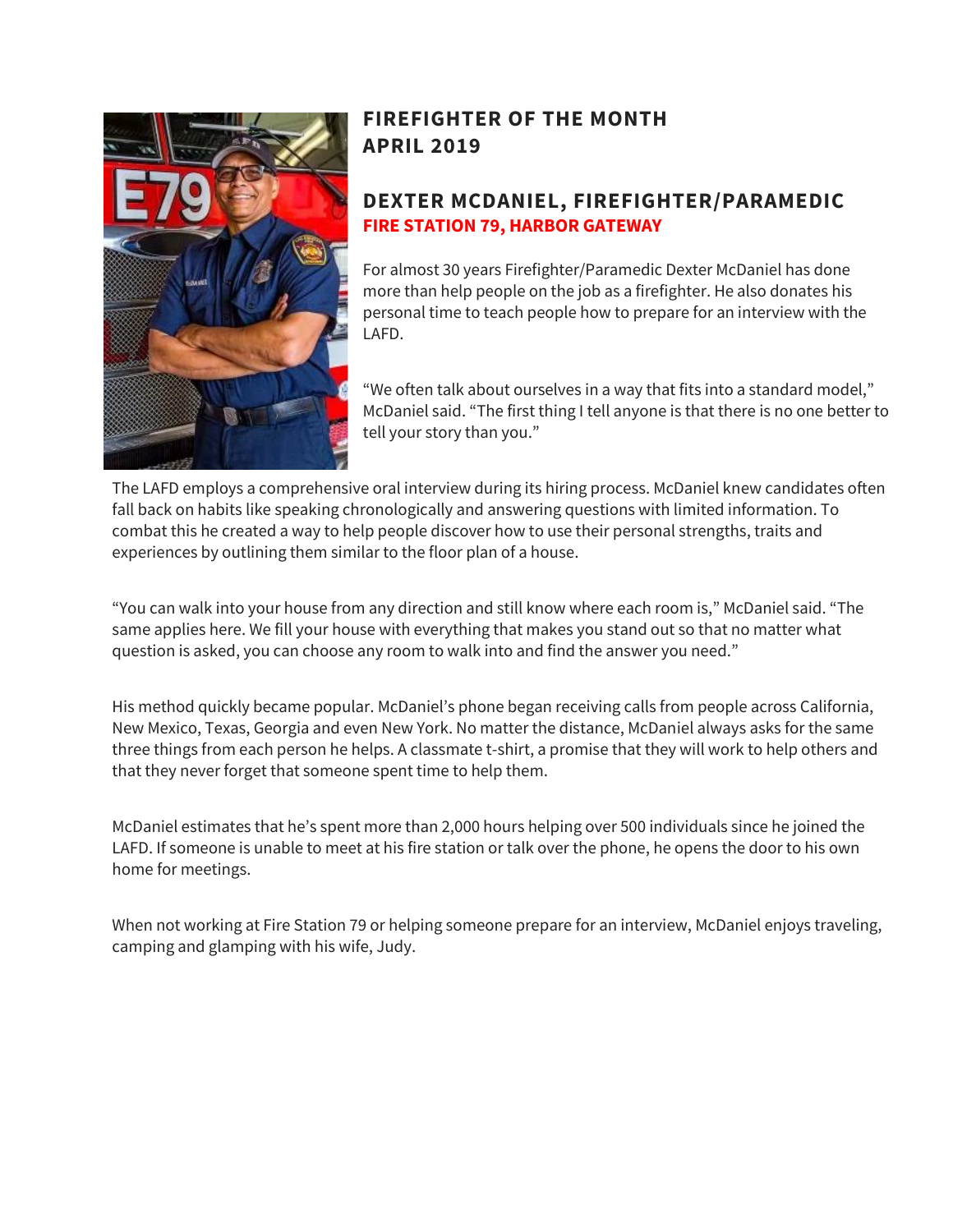## **FIREFIGHTER OF THE MONTH MAY 2019**

#### **CYNTHIA SATO, FIREFIGHTER/PARAMEDIC FIRE STATION 4, METRO FIRE COMMUNICATIONS**

When Firefighter Cynthia Sato finishes her work as a 9-1-1 call dispatcher for the day she steps into her other role with the LAFD; being a Search and Rescue K-9 handler.

"Having a K-9 is kind of like having a kid and a roommate at the same time," Sato said. "She's an employee of the department just like me, but also my best friend."

Sato's interest in the LAFD began when she was a 17-year-old



explorer (now called cadets). After pretending to be a victim during a K-9 search and rescue simulation as part of her cadet post, her desire to become a handler immediately sparked. Sato joined the LAFD in 2006 and worked at numerous fire stations before becoming a certified paramedic. Later, she pursued her ultimate desire and was paired with "Roxie," her current K-9 partner, by the Search Dog Foundation.

Sato and Roxie have been deployed three times, with the most recent being to the Montecito mudslides in early 2018. During their six-day deployment, Roxie searched through the carnage looking for anyone who could be trapped in the mud, damaged structures and other debris.

"I didn't think I'd ever see anything like that," Sato said. "Deployments like that are what we train for. Seeing Roxie put that training into action was rewarding."

Her desire to broaden her skills into areas such as being a K-9 handler also led Sato to her current position as a 911 call dispatcher. She handles emergency calls that range from a simple headache to a patient not breathing. As both a firefighter and paramedic, Sato uses her experience to quickly diagnose a situation and deploy the best resources to a caller's aid.

Sato is excited to continue her partnership with Roxie. She is also in the process of joining the LAFD's Arson/Counter Terrorism Section as an Arson Investigator.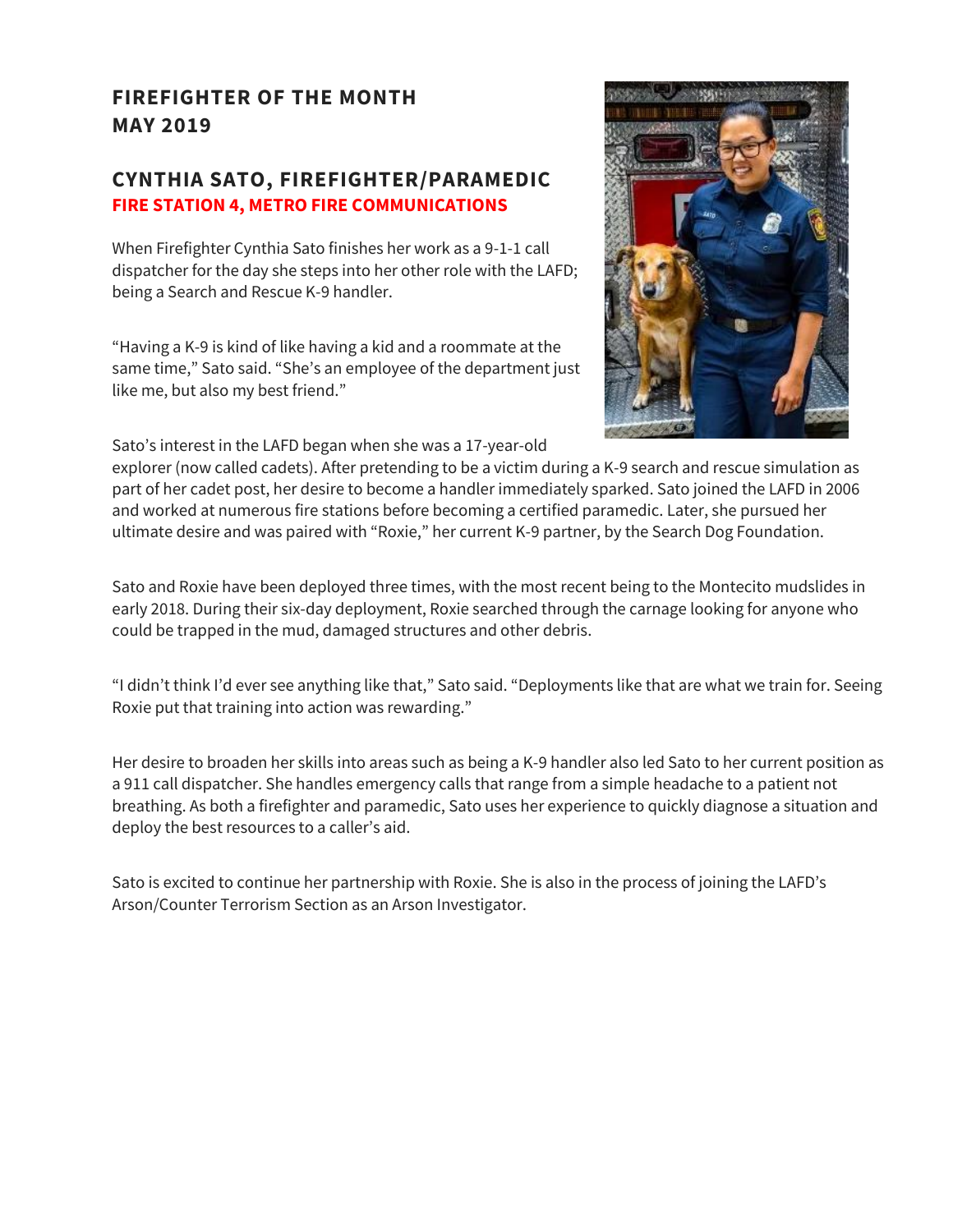

## **FIREFIGHTER OF THE MONTH JUNE 2019**

### **OMAR FUENTES, FIREFIGHTER/PARAMEDIC FIRE STATION 34, CRENSHAW**

The success of the LAFD's cadet youth program is best told through stories such as Firefighter / Paramedic Omar Fuentes. His passion to join the fire service sparked after a visit to Fire Station 34 in Crenshaw where he became a cadet. Years later, Fuentes can still be found at Fire Station 34, where he now serves his community as an LAFD firefighter.

"This is the station where I discovered that I wanted to be a firefighter," Fuentes said. "Having the chance to work here now, wearing a badge, it makes me smile all the time."

Following his time as a cadet, which introduces teens to a career in the fire service, Fuentes served as an Emergency Medical Technician (EMT) for five years. He then paid his way through school to become a Paramedic. After serving four years as a Paramedic for a private ambulance company, he joined LAFD in 2016. Fuentes knew that with 85% of the LAFD's responses being emergency medical service-related, his training would be put to the test every day.

The difference between an EMT and a Paramedic is the level of care each provides. EMT's can provide patients oxygen, administer antibiotics, and assist with treatments for asthma attacks or allergic reactions. Paramedics are qualified to provide these same treatments and more including administering medications via needles, intravenous lines, providing advanced airway support and can resuscitate a patient having significant problems like a heart attack.

"It could feel like the worst day of someone's life and I get to go and comfort them," Fuentes said. "Being a paramedic is a self-rewarding job, I love it."

Fuentes doesn't limit his passion of helping only patients; he also provides mentorship to his fellow LAFD members any time he can. Even during the busiest of days at the station Fuentes always makes time to sit down with new members and explain the varies procedures.

When not working at the fire station, Fuentes enjoys spending time with his daughter and girlfriend, along with working on projects around his house.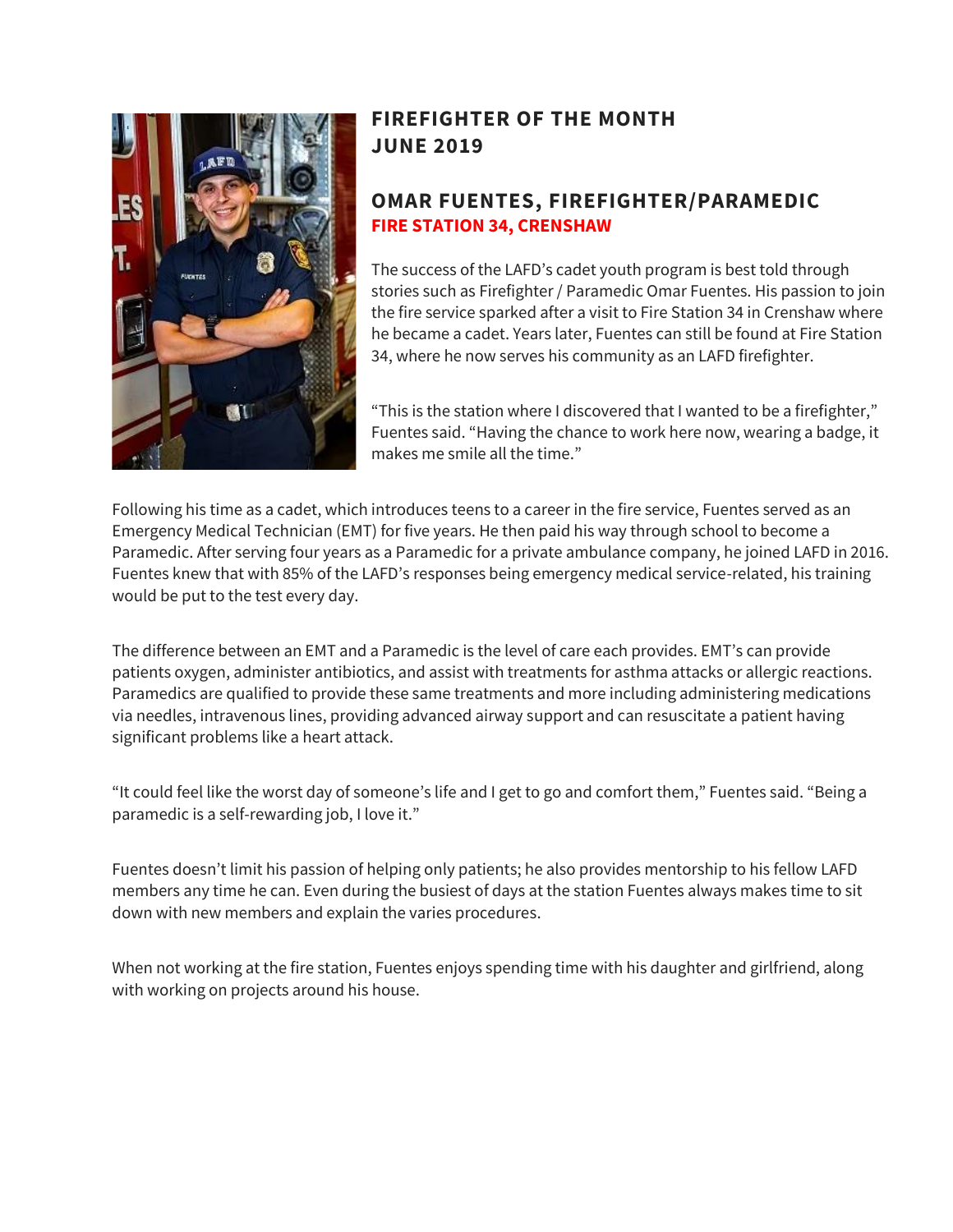### **FIREFIGHTER OF THE MONTH JULY 2019**

### **RUTHIE BERNAL, INSPECTOR/PARAMEDIC BRUSH CLEARANCE UNIT**

LAFD firefighters and paramedics are known for responding to emergencies after they have begun. Inspector/Paramedic Ruthie Bernal's job is to prevent some of those emergencies from ever happening.

"The next brush fire might be inevitable, but it does not have to be a catastrophe for a community," said Bernal. "My job is to work with the public to keep that from happening the best we can."



Bernal serves as an Inspector in the LAFD's Brush Clearance Unit (BCU). She oversees parcels of land in the communities of Sylmar, Sunland and Tujunga that are part of the 133 square-miles of Los Angeles that have fire high fire hazard zones. Her duties include inspecting properties, issuing notices and educating the community about simple ways brush clearance can save lives. To manage the 10,000 parcels assigned to her, Bernal uses technology that she helped design.

After serving in the BCU for three years, Bernal heard that the digital program for tracking inspections was severely outdated. Having an extensive amount of administrative knowledge of the unit, she was selected to represent the BCU during the development of the new program: Vegetation Management System (VMS) 2. This inevitably laid the foundation for the LAFD's current software program, VMS 3, which utilizes GPS data and allows Inspectors to photograph, document and manage any potential property notices.

"I found being a part of the development of VMS 2 was a lot of fun," Bernal said. "It was an honor to be chosen as the lead from for my unit to help create such an important program."

Bernal has been with the LAFD for 28 years with time as a Paramedic before joining the BCU in 2001. Besides her roles in the creation of VMS 2 and VMS 3, she also streamlined the informational card that is mailed to residents living in extreme fire hazard areas. These exceptional contributions earned her the Michael P. Reedy Award, one of three Annual Fire Marshal's Awards.

Outside her LAFD work, Bernal enjoys traveling, anything outdoors and spending time with her husband and two boys.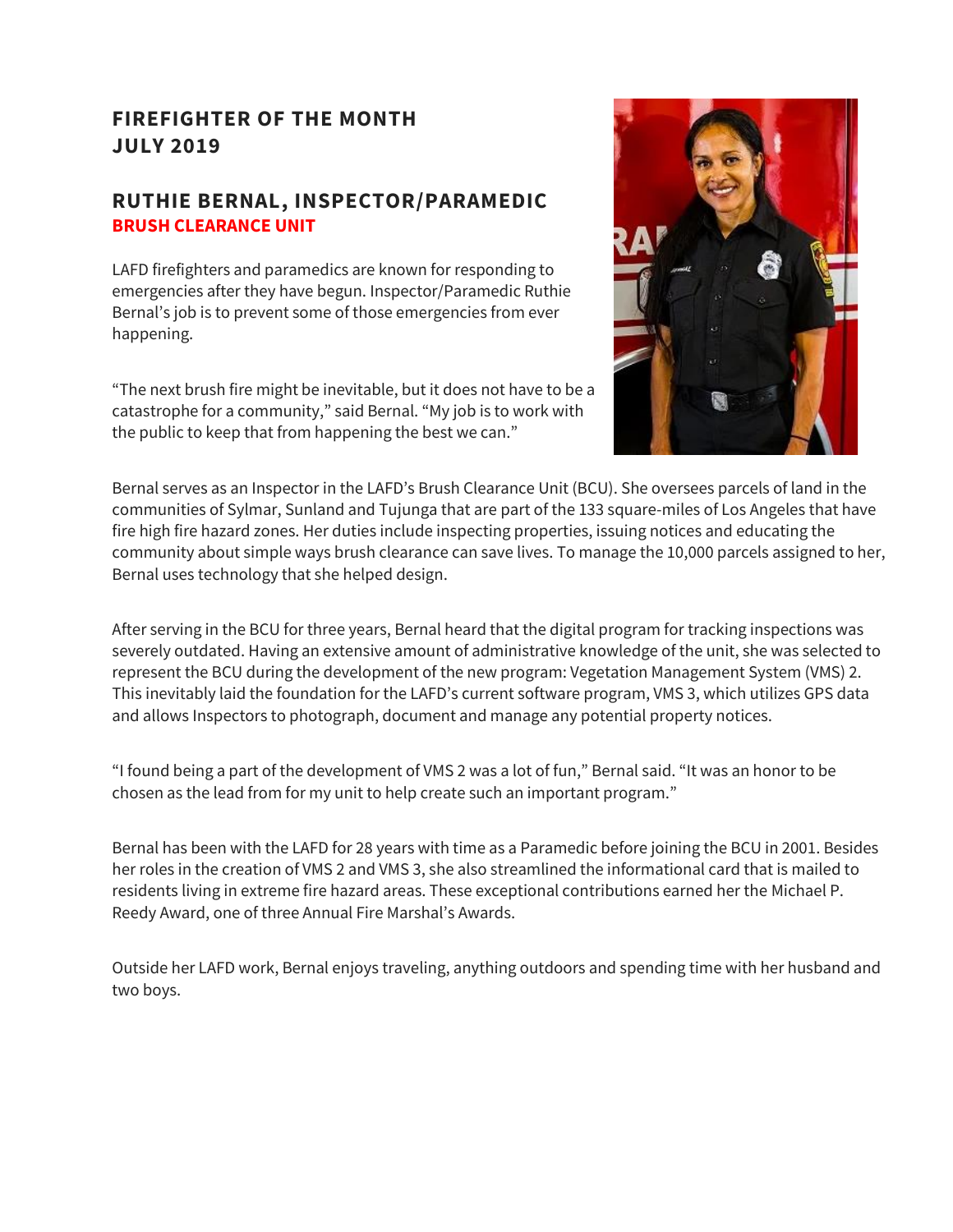

# **FIREFIGHTER OF THE MONTH AUGUST/SEPTEMBER 2019**

### **DAVID DANIELSON, FIREFIGHTER/PARAMEDIC FIRE STATION 81, PANORAMA CITY**

Firefighter/Paramedic David Danielson serves as the eye in the sky for the LAFD, but he is not your conventional fire department pilot.

After 26 years as a naval aviator, including three tours in Iraq, Sr. Chief Petty Officer Danielson retired from his role as a medic and helicopter crew chief to join the LAFD. Now he's the Co-lead Pilot for the Unmanned Aerial Systems Program (UAS), and one of six pilots pioneering the department's testing and deployment of UAS technology.

UAS are unmanned, remote piloted aircraft commonly referred to as drones. Once seen as disruptive technology, UAS have evolved into force-multiplying tools that fortify safe deployment of resources.

Although still in its infancy, the UAS Program has quickly proven to be an invaluable resource for the LAFD. To date, the program has logged nearly 200 incident-related missions. Back in 2017 when the program launched, Danielson recalls working to help narrow the gap between helicopters and firefighters on the ground.  

"In three short years, we've accomplished far more than originally intended. What we've actually done is add a whole other perspective that allows incident commanders to handle life-saving situations faster and more effectively than ever before," expressed Danielson.  

UAS are deployed for use across a variety of incidents, including hot-spot identification, aerial mapping to help wildfire containment, swift water rescues, hazmat operations, and search and rescue missions. According to Battalion Chief Richard Fields who oversees the UAS Program, "If picture is worth a thousand words, imagine the value of the real-time video and thermal imaging data this technology adds when it comes to protecting homes and saving lives." 

Members of the UAS Program train rigorously to achieve their FAA Part 107 Remote Pilot's License and log a minimum of 20 flights hours before receiving their initial certification. Today, the UAS Program is bolstered by Co-Lead FF Derrick Ward, Engineer Robert Smith, Inspector Art Rodriguez, Inspector Steven Hamilton, and Inspector Kurt Corral.

Danielson and his fellow pilots drill constantly, sharpening their skills to drive the program forward. The team's curiosity and innovative spirit lead to expanded deployment capabilities and implementation of lifesaving tech.

Previews of the new UAS features were on display at a recent Public Safety exhibition where Danielson remote piloted a state-of-the-art UAS valued at more than \$50,000. He masterfully demonstrated how UAS pilots might assist with a Swift Water Rescue by air-dropping flotation devices to those in danger. 

"It's equal parts exciting and challenging," remarks Danielson when asked about the fun-factor of piloting the aircraft. "It takes a tremendous amount of skill, patience, and discipline, but there's also definitely a sense of enjoyment, especially when our involvement adds value to real-time decision making.

Danielson humbly accepted the honor of Firefighter of the Month on behalf of the entire UAS Program team. He and the crew are excited to apply the \$500 sponsorship towards new UAS equipment.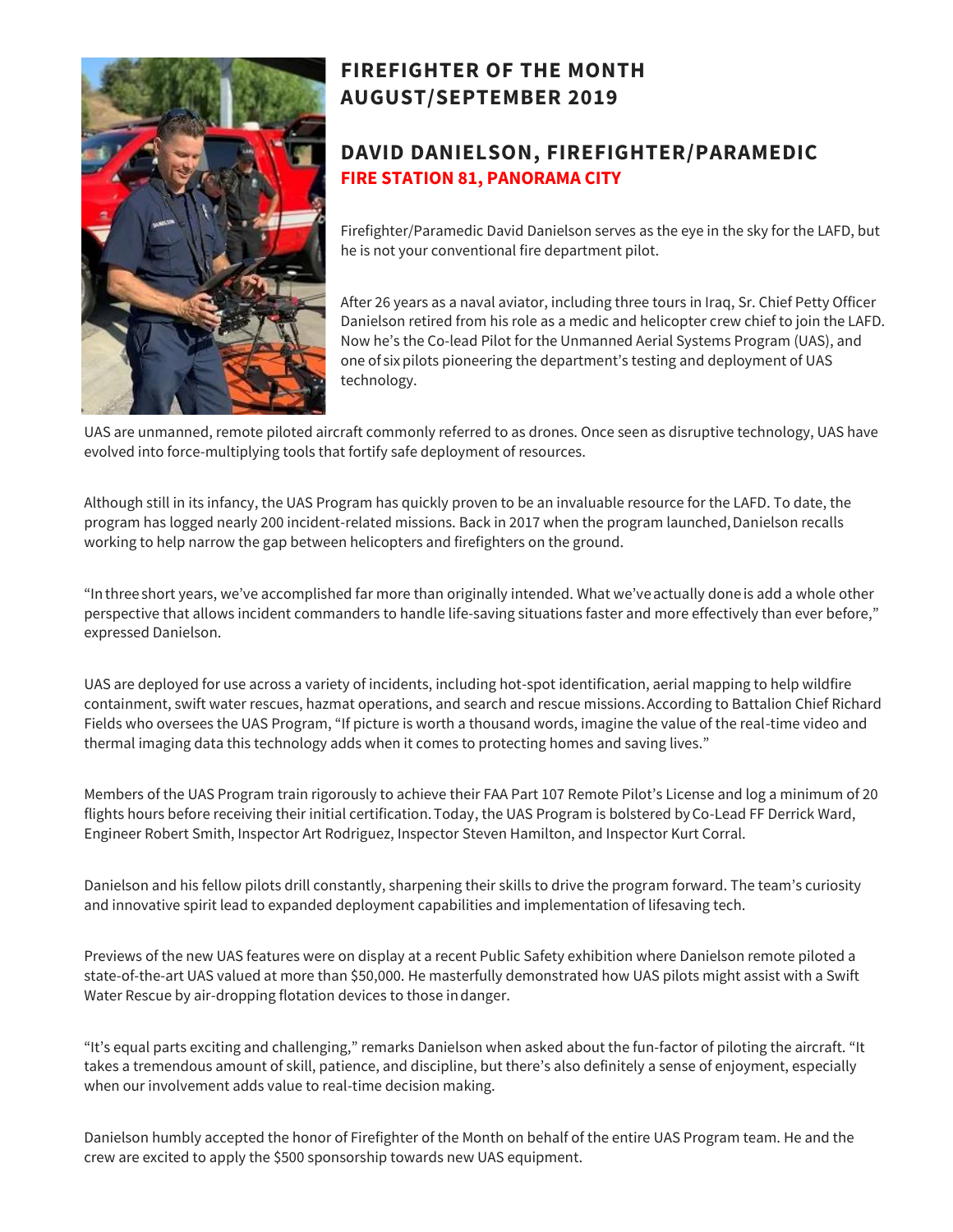### **FIREFIGHTER OF THE MONTH NOVEMBER 2019**

### **SEAN BAKER, FIREFIGHTER III FIRE STATION 10, DOWNTOWN LOS ANGELES**

Firefighter III (FF) Sean Baker is the LAFD's rising star in the boxing ring. Part of the small, but mighty LAFD Boxing Club, Baker is one of seven active fighters representing the department on the public safety boxing circuit.

Baker and his teammates compete against fighters from across the country, and around the globe. While the league is recreational in nature, the competition level can be insanely tough.



In his last bout, Baker bested his opponent from the West Midlands Police of Birmingham, England. Baker had trained for nearly three months and dropped more than 30 pounds to reach his desired weight class.

If you ask Baker, the sacrifice was well worth it. The LAFD team went on to win the international tournament, winning 10 out of the 12 matches.

Boxers compete for much more than belts and bragging rights. Proceeds from each fight are typically donated or used to raise awareness for specific charities.

"I love that we when we step in the ring, we're also doing something positive for a great cause," shared Baker. "I'll be dedicating my next fight to my academy classmate and fellow firefighter, Eric Stevens, who was recently diagnosed with ALS," he added.

Baker has been an avid martial arts enthusiast and student since childhood. At age seven, he was introduced to the Korean art of tang soo do. Baker is now a seasoned fighter, and is proficient in several other forms including karate, jiu jitsu, and muy thai.

Surprisingly, he did not try his hand at boxing until 2018, nearly three years into his LAFD career. He took to it immediately, noting that "it felt like the natural progression of my training and fighting interests."

Baker begins training for his competitions three months in advance. The training rigors produce an additional benefit by ensuring that Baker is in peak physical condition for his firefighting duties.

"I love every minute of it. Pushing myself to the limit and hitting that 'runner's high' after every session. It's just incredible," shared Baker. "Plus, boxing has opened so many other doors and led me to build new friendships with boxers from different agencies and other countries."

Baker is off to an impressive 3-0 start, putting the rest of the Cruiserweight class (junior heavyweight) on notice. His next fight is tentatively scheduled for April 2020.

Until then, expect to find Baker with the rest of his Fire Station 10 crew serving the downtown L.A. area, and training to add another victory to his name.